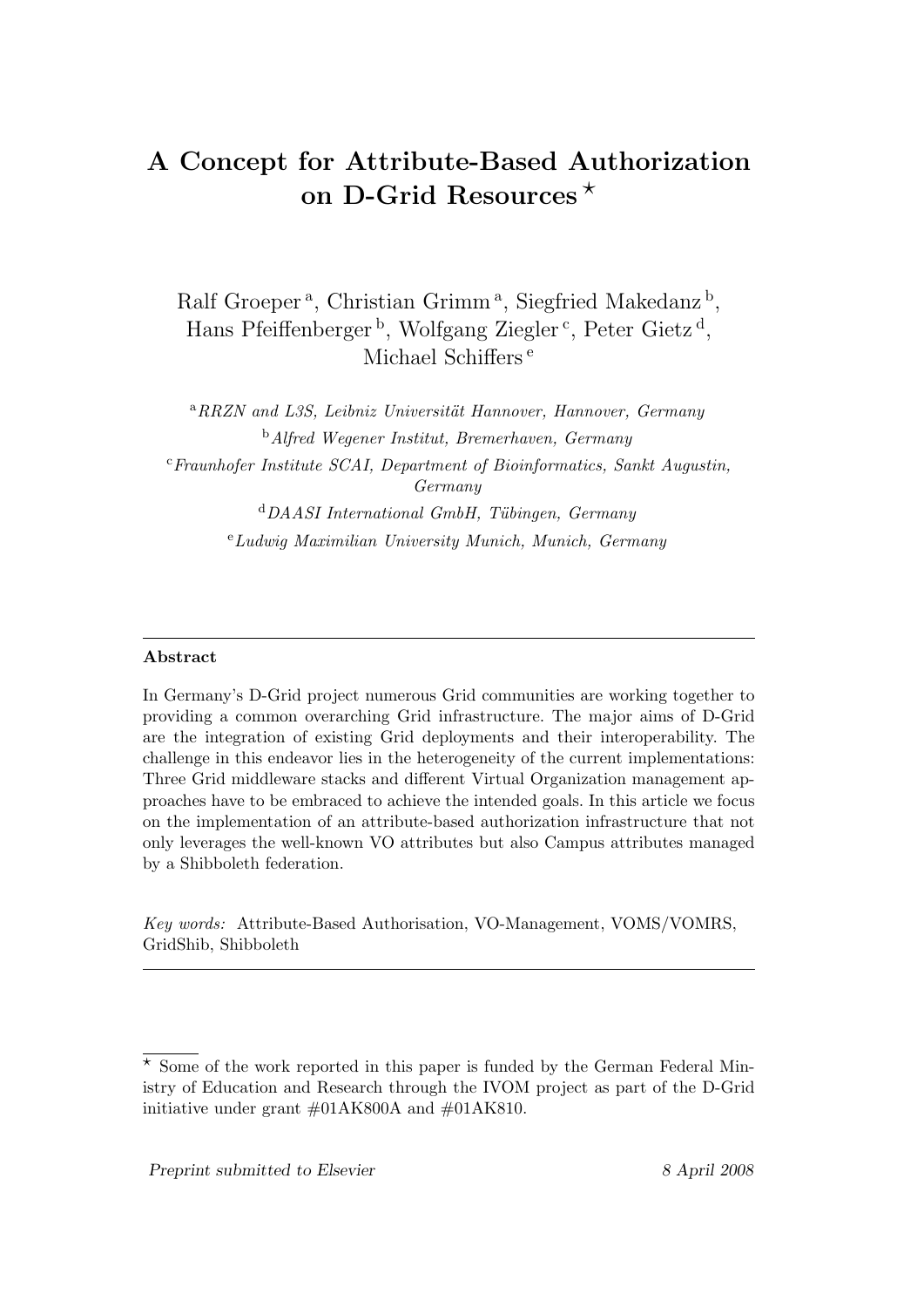#### 1 Introduction

The D-Grid subproject Interoperability and Integration of Virtual Organization Management Technologies in D-Grid (IVOM) aims at evaluating currently deployed management technologies for Virtual Organizations (VO, (1)) by assessing solutions developed by international VO management projects and at designing a D-Grid wide VO management infrastructure based on these findings to close gaps identified earlier in D-Grid.

Germany's D-Grid initiative consists of multiple community Grids from different fields of science and different industrial sectors (18). It is envisioned to use a common Grid infrastructure shared by all such community Grids, similar to using the Internet as a common networking infrastructure. As a prerequisite, it is necessary to ensure the interoperability among the different Grids be them D-Grid ones or international ones. One major challenge in this context relates to the interoperability of the underlying middleware technologies which in D-Grid are the Globus Toolkit 4, both in its Web Service (WS) and pre-WS flavor, LCG/gLite, and UNICORE. They not only differ in their VO-philosophies but also in their authentication and authorization schemes. Harmonizing these schemes over the emergent Germany-wide Shibboleth federation provided by the German National Research and Education Network (DFN) is a major objective of the IVOM project. The goal is to base the authentication of users and the authorization of accesses to Grid resources on the information provided by both, the standard VO-management mechanisms and the new Shibboleth federation. The need for such fine-grained attribute-based authorization decisions has been identified by both the D-Grid communities using the resources and the resource providers (RP) providing them (8).

To achieve these goals the IVOM project developed a two-step roadmap to enhance the existing D-Grid infrastructure with the necessary features. In this paper we will develop this roadmap in section 5. Before presenting the roadmap we will address campus attributes and VO attributes and how these can be encoded in section 2. In section 3 we analyze previous and ongoing work related to issues addressed in this paper before we discuss the requirements for an attribute-based authorization in D-Grid in section 4. Section 6 presents open issues which need to be elaborated on in the future. Finally section 7 concludes the paper.

# 2 Campus- and VO-Attributes and Their Encodings

Shibboleth federations have emerged to make user attributes available across organizational boundaries (but not across federations). The next logical step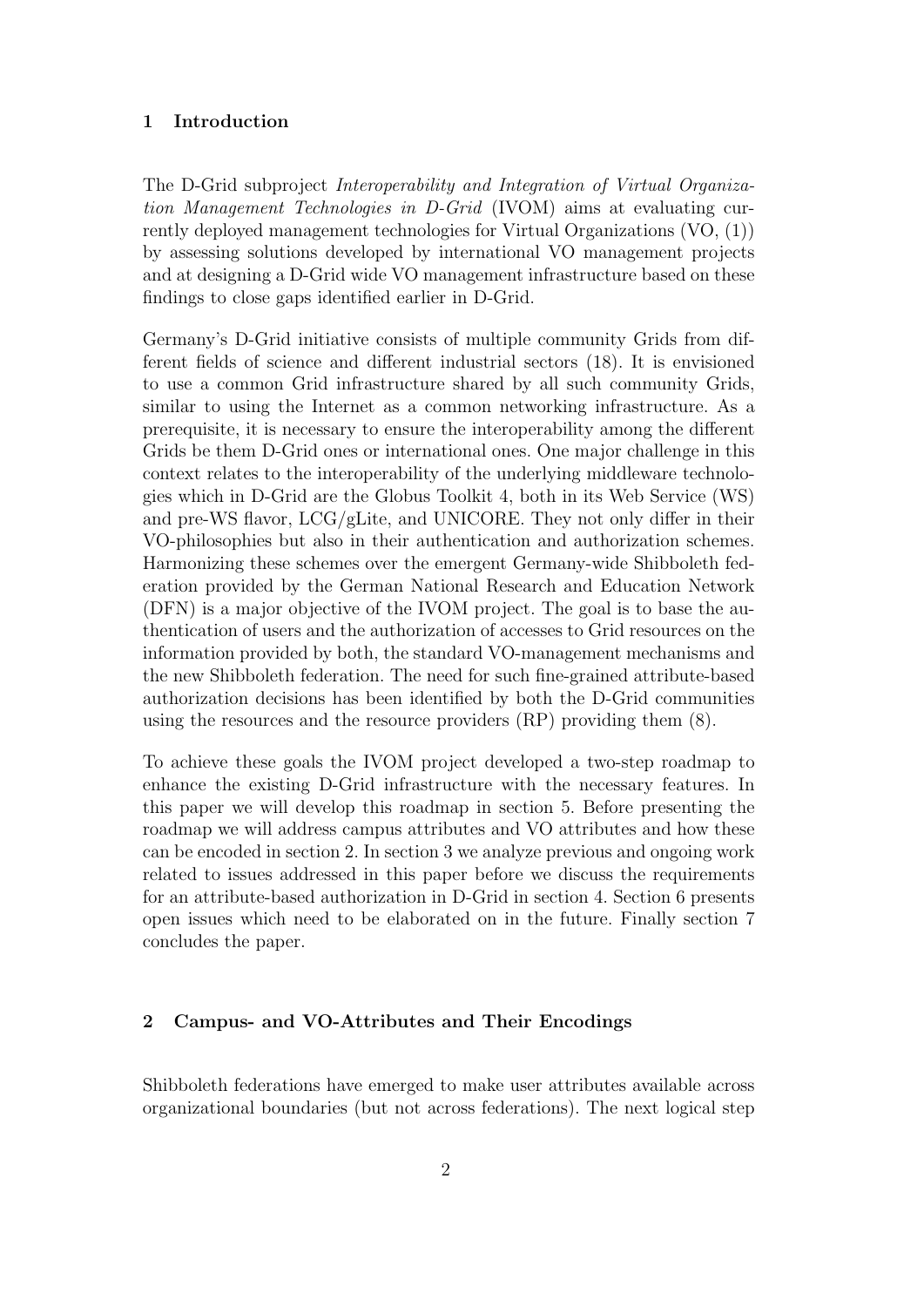will now be to make these attributes available to Grid resources for both user management processes within VOs and for authorization purposes on Grid resources. Consequently, this would lead to two distinct attribute authorities participating in the management of Grid user attributes: the traditional VO management systems such as VOMRS/VOMS (12; 13) and the user's home organization's Shibboleth Identity Provider (IdP). These two authorities issue different kinds of attributes:

- (1) Campus attributes are user attributes managed by their respective home institution. They identify and describe the user by e.g. stating his name, nationality, telephone number, his affiliation to organizational units, and his roles within these units, e.g. professor at a faculty or student of a certain study course. These attributes are managed and issued by the Shibboleth federation's Idenitity Providers.
- (2) VO attributes on the other hand describe users by their memberships, roles, and capabilities he has within a VO. These attributes are managed and issued by a dedicated VO management system such as VOMS (with or without VOMRS support).

Both types of attributes need to be encoded in some way to be transferred to the Grid resources, regardless whether they are being pushed to the Grid resources in a job context or pulled by the resources when needed. In (7) we concluded attribute push by embedding them into proxy certificates as the method-of-choice. The two prevailing encodings for embedding attributes within proxy certificates are Secure Assertion Markup Language (SAML) assertions and Attribute Certificates (AC), the first being an XML-based standard by OASIS (11), the latter being specified in RFC 3281 (4). While ACs are a Grid-specific solution relying on VOMS as attribute authority, SAML is a widely accepted XML-based standard used by many projects, especially by Shibboleth.

For transporting attributes both methods are feature-wise equally suited. The bottom line is that it depends on the capabilities of the producers and consumers, i.e. the issuers of assertions and the Grid resources, which method to prefer. The following table from (7) relates the standards for attribute encoding to the main VO management technologies (for further discussions we refer to  $(7)$ :

| <b>COMPONENT</b> | SUPPORTED ATTRIBUTE ENCODINGS                    |
|------------------|--------------------------------------------------|
| <b>VOMS</b>      | attribute certificates (SAML-assertions planned) |
| my Vocs          | SAML-assertions                                  |
| GridShib CA      | SAML-assertions obtained from Shibboleth IdPs    |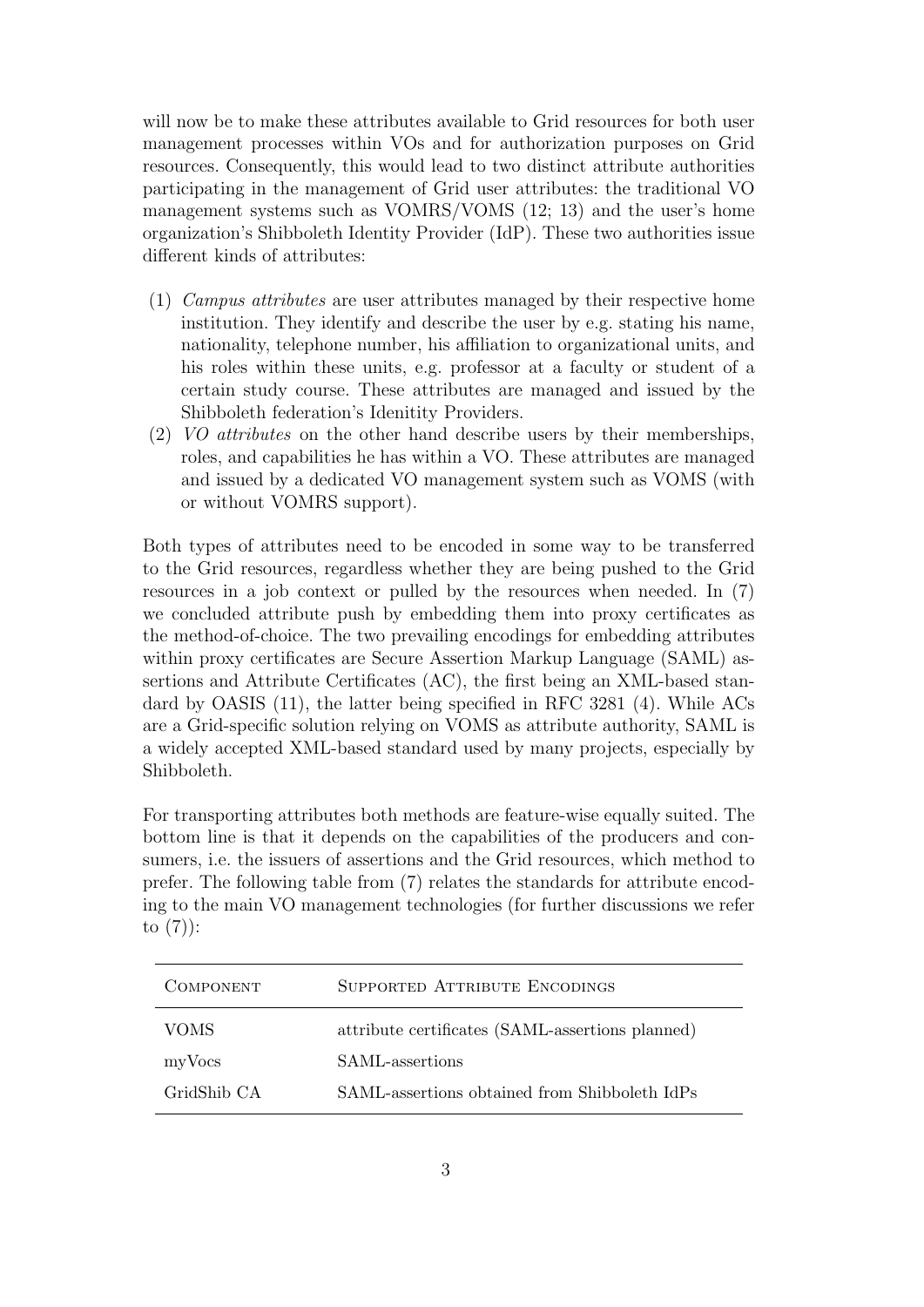In the next table we relate attribute encodings to the different Grid middleware implementations used in the German D-Grid infrastructure (7). It is easily observable that there is no common attribute encoding supported by all middleware implementations. In the following we present a solution which helps closing this gap.

| <b>MIDDLEWARE</b>                     | SUPPORTED ATTRIBUTE ENCODINGS                                                                                                                                                                                                        |
|---------------------------------------|--------------------------------------------------------------------------------------------------------------------------------------------------------------------------------------------------------------------------------------|
| Globus Toolkit 4<br>$(\text{pre-WS})$ | none, only X.509 DNs                                                                                                                                                                                                                 |
| Globus Toolkit 4<br>(WS)              | optional Policy Decision Points (PDP) for SAML and<br>attribute certificates exist and are planned to be part<br>of $GT4.2$                                                                                                          |
| LCG/gLife~3.0                         | gLite components can consume attribute certifi-<br>cates, containing Fully Qualified Attribute Names<br>(FQAN). The current release does not support ar-<br>bitrary attribute-value pairs. Support is currently in<br>testing stage. |
| UNICORE 5                             | SAML and attribute certificates (developed by the<br>IVOM project)                                                                                                                                                                   |
| UNICORE 6.1                           | SAML and attribute certificates                                                                                                                                                                                                      |

# 3 Related Work

A considerable set of products and concepts is emerging from investigating the integration of X.509-based Grid environments with Shibboleth/SAML setups. In (7) we have provided a survey of these technologies and both Shibbolethbased and Public Key Infrastructure (PKI)-based VO management systems. Furthermore, we assessed their suitability as integration and management tools in Grids and the given constraints. We have especially evaluated the work performed by SWITCH for integrating gLite and Shibboleth (14), the GridShib activities (5), the MAMS project (9), myVocs (10), PERMIS (6), VOMS (13) and VOMRS (12).

For a detailed discussion of the related work the reader is referred to (7). The findings in (7) can be summarized as follows:

GridShib had a head start in the field of Grid and Shibboleth integration and maintains a lead over the peer projects. It currently offers the broadest set of solutions and is the best starting point for Grid and Shibboleth integration, given it becomes part of the Globus ecosystem.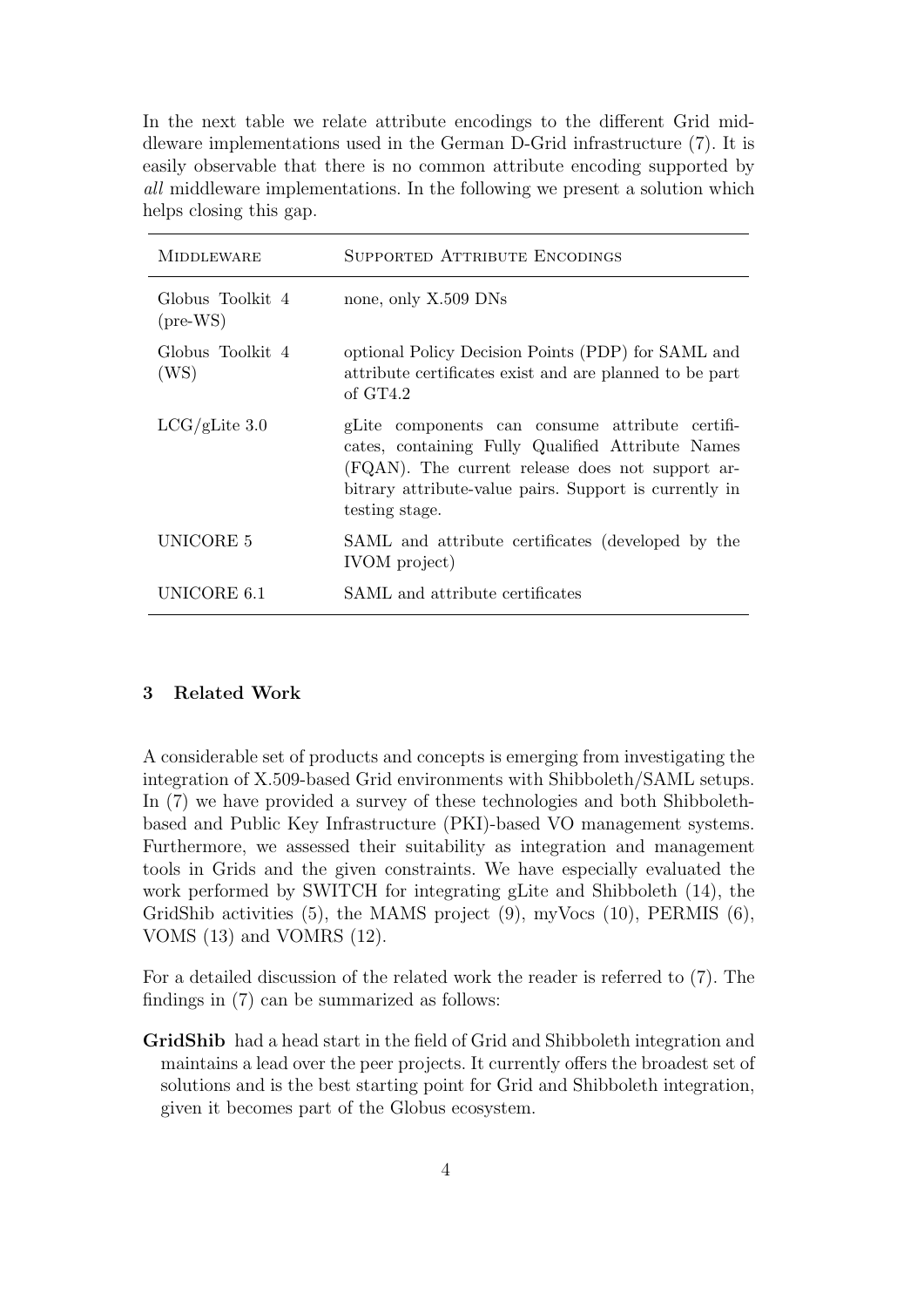- myVocs: While myVocs is restricted regarding both the attribute handling and the user/administrator support, it is however flexible enough to pave the way for a VO management in Grids utilizing Shibboleth-based federations of IdPs and Grid Service Providers. Bridging collections of IdPs and SPs is a requirement when transparently managing VOs in non-trivial configurations. myVocs supports this objective. Combined with functionalities from other projects myVocs would be a first-choice candidate to proceed further. However, it's approach implies some serious trust issues by using trust proxying (15) and the software is not yet mature enough for productive use in D-Grid.
- IAMSuite, developed by the MAMS project, is not yet available as a software product and can therefore not be recommended for a production environment.
- VOMS is a mature and stable VO-Management system developed as part of the gLite middleware. It is used in production environments, especially in the High Energy Physics communities, for several years and is thus the de-facto standard in VO management based on public key infrastructures (PKI). Furthermore it is being actively enhanced with new features such as support for arbitrary attribute-value pairs, which is an essential feature for flexible VO management. The importance of VOMS is also reflected by the ongoing integration of Attribute Certificates in additional Grid middleware stacks such as Globus Toolkit 4. It has though to be considered that VOMS itself does not offer the integration of Shibboleth-based Campus attributes, which is an essential goal of the IVOM project. Means would still have to be found to combine VOMS with Shibboleth, e.g. by using GridShib or an approach similar to the VOMS Attributes From Shibboleth (VASH) (14) service by SWITCH.
- VOMRS offers only a subset of the features of VOMS, but implements them in a more streamlined way, thereby lessening the burden imposed on VO administrators. However, VOMRS can be used as a front-end of a VOMS server, offering the complete functionality of VOMS and VOMRS' streamlined VO management workflows.
- PERMIS is a system for policy-based authorization, which already has a longer history. Support for Grid infrastructures in general and GridShib especially has however been introduced rather recently. PERMIS provides all components needed for establishing and maintaining an authorization infrastructure to be used in, but not limited to, Grid environments.

#### 4 Requirements for Attribute-Based Authorization in D-Grid

As can be derived from section 2 and the analysis in (7), none of the currently available solutions for authorization on Grid resources utilizing both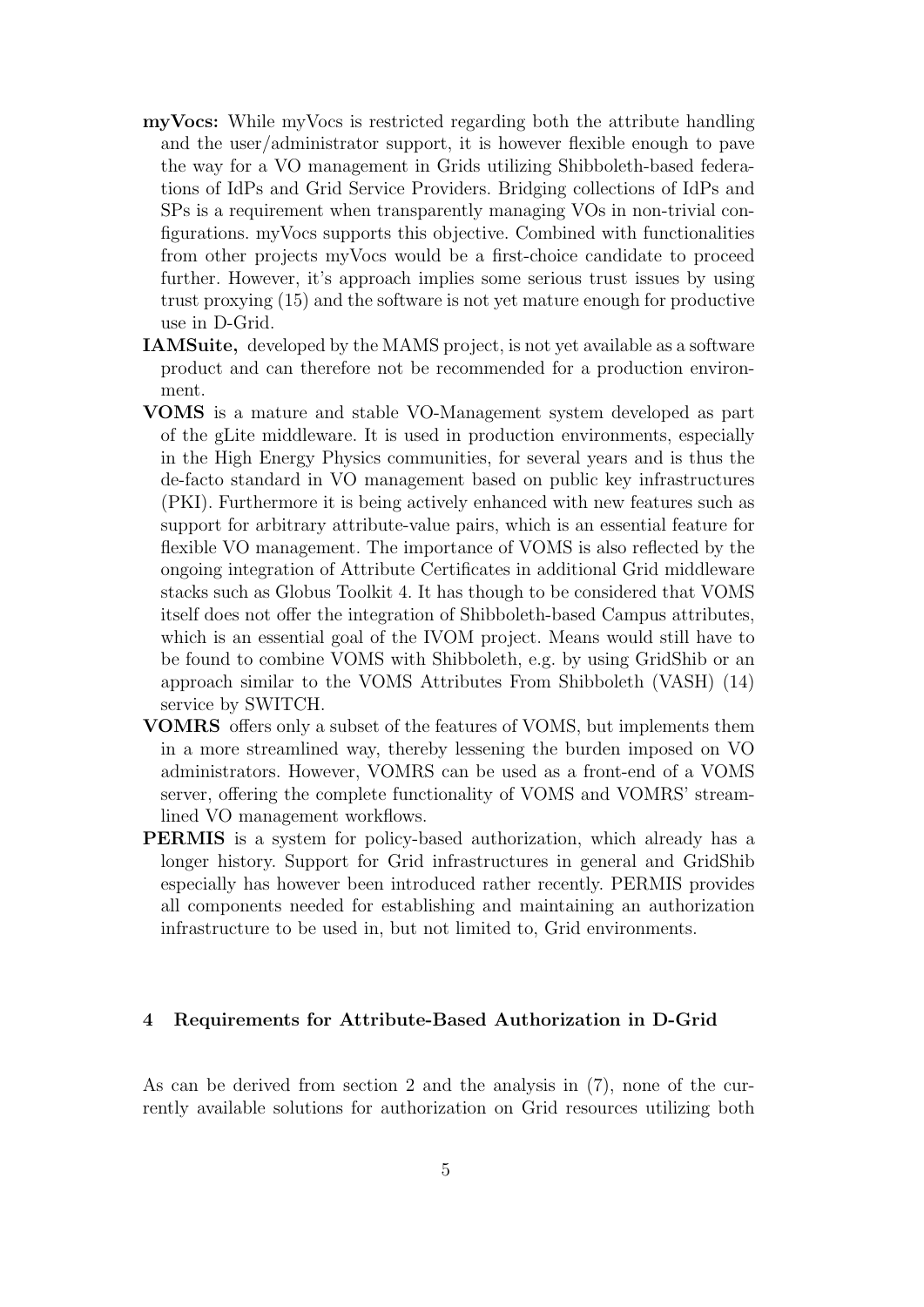Campus- and VO attributes does support all three middleware implementations used in D-Grid. Consequently, the integration of SAML-based authentication and authorization is an ongoing research question in several Grid middleware projects. Besides the Globus project with GridShib, EGEE gLite and UNICORE are working on support for SAML assertions and callouts in their next releases. However, since the release date of a SAML-aware gLite is unclear, we are forced:

- to recommend intermediate solutions which will most probably become obsolete soon – to those D-Grid community projects which are in need for an attribute based authorization mechanism now (8), and
- to select a combination of schemas, standards, and candidates for successful and timely development as a proper foundation for a future stable D-Grid VO management platform.

The former, preliminary, solution may be needed to be implemented in some cases even if it is not completely conforming to the intended architecture yet. We should bear in mind, though, that there is a clearly expressed caveat regarding multiple changes related to transitions from FQANs to attributevalue pairs and from attribute certificates to SAML assertions in the near future. The latter refers to the target technologies for the upcoming work on implementing an architecture for VO management in D-Grid which integrates and facilitates interoperation between any middleware implementation used in D-Grid, and, possibly, beyond.

Due to the insufficient support of SAML in current production releases of all three middleware implementations used in D-Grid it is not possible today to deploy an interoperable infrastructure that

- delivers Campus- and VO attributes to Grid resources and
- supports all D-Grid middleware implementations, and
- avoids serious trust issues as imposed by using trust proxying  $(15)$  or delivering potentially outdated attribute values.

However, it is already possible to use VO attributes managed and issued by VOMS encoded as Attribute Certificates on all three middleware implementations: gLite does support VOMS as it stems from the gLite software suite; a VOMS PDP is available for the Globus Toolkit 4; a PDP for UNICORE 5 has been developed by the IVOM project and will be part of upcoming UNI-CORE releases. Based on the community requirements sampled by IVOM we can weight VO attributes to be the most important carrier of authorization information whereas the use of Campus Attributes will mainly be restricted to user identification purposes.

The path to attribute-based authorization in D-Grid to be presented in the next section is intended as a guideline for those D-Grid communities that wish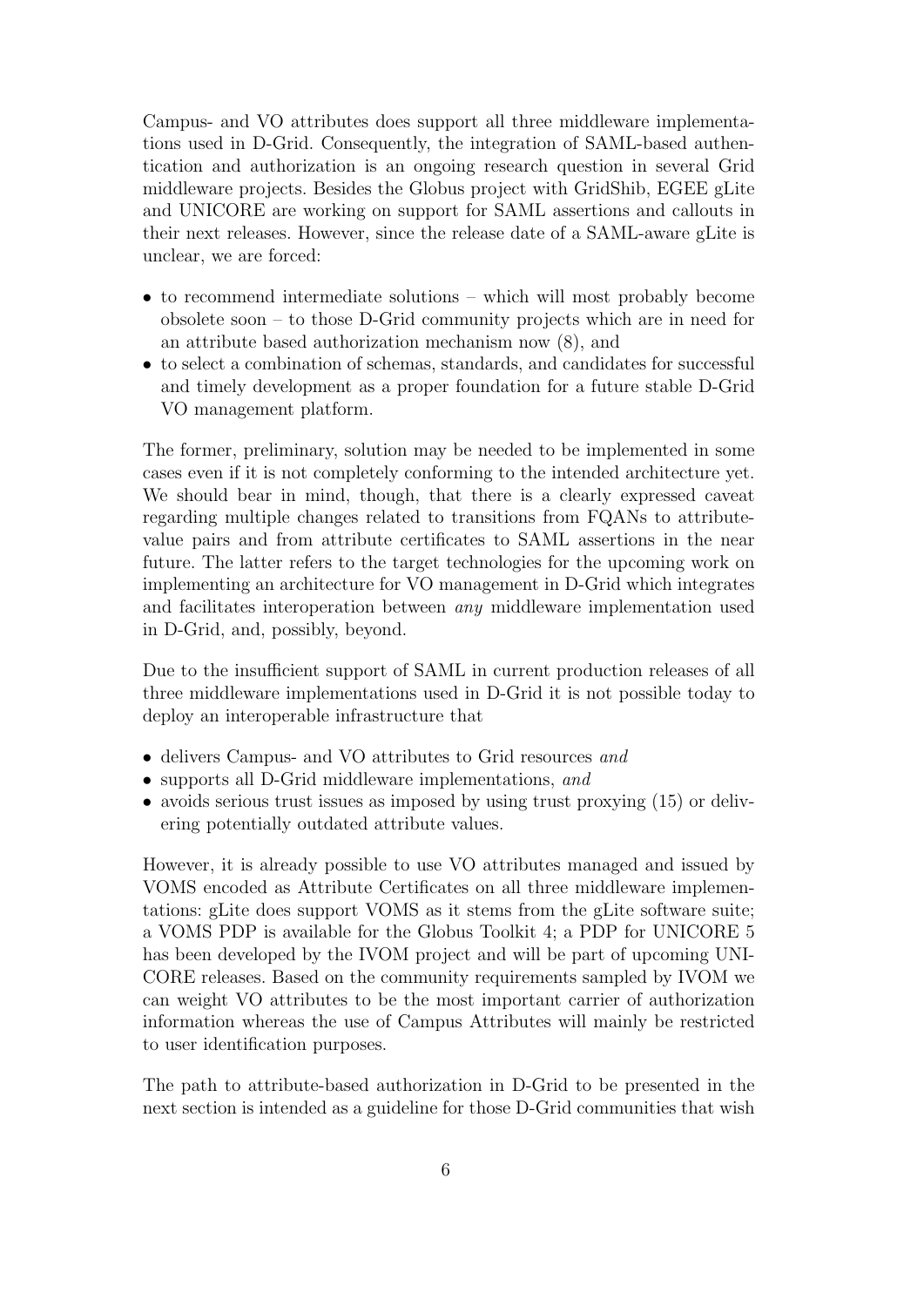

Fig. 1. Current Situation: Identity-Based Authorization in D-Grid

to utilize D-Grid resources or make their own resources available to members of other communities. The D-Grid partners maintaining parts of the infrastructure are advised to implement this proposal and can thus serve as a reference for the D-Grid communities. By this approach, the communities may evaluate the proposed solution in a live environment before adopting it for their own resources.

# 5 A Two-Step Roadmap Towards Attribute-Based Authorization in D-Grid

In this section we develop a two-step roadmap towards attribute-based authorization. For doing so we first assess the current situation in the D-Grid, list then the prerequisites, and finally define the two steps of our proposed roadmap.

5.1 State-of-the-Art: Idenitity-based Authorization in the D-Grid Infrastructure

The current Authentication and Authorization Infrastructure (AAI) deployed in D-Grid consists of a simple authorization mechanism based on the Distinguished Name (DN) of the user's X.509 certificate (see figure 1). Authentication on Grid resources is based upon X.509 proxy certificates derived from X.509 user certificates. The information about a user's DN is always available on Grid resources where users themselves – or other Grid services acting on their behalf – need to be authenticated and authorized. It was thus the obvious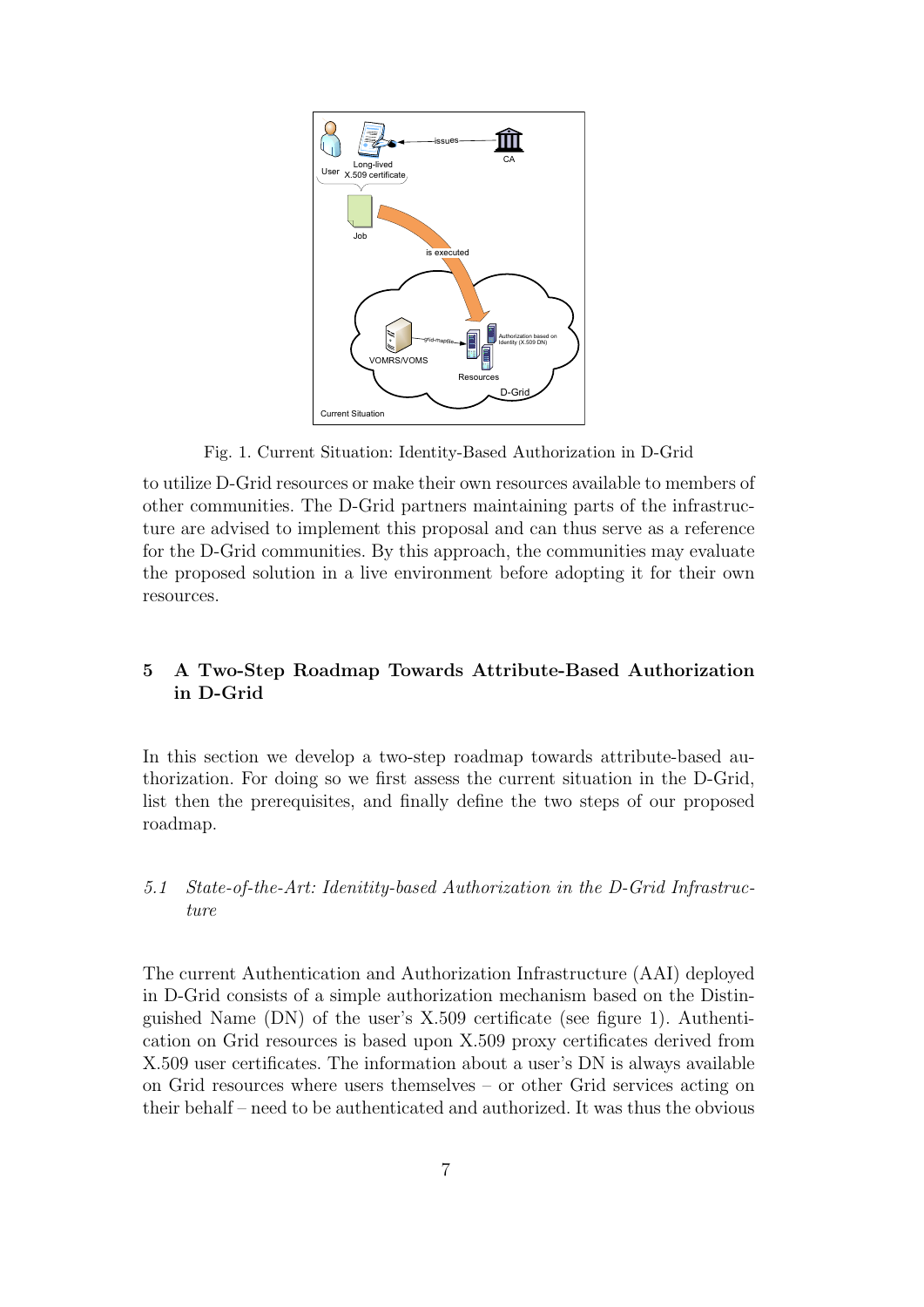choice not only to authenticate the user based on this information but also to base authorization decisions on it as long as no further attributes describing the user and his entitlements are available or necessary on the resource. One implication of this authorization scheme is that the DNs of all users that potentially have access to a resource must be mapped onto a local system account. It is obvious that such a solution does not scale well when dealing with large numbers of users.

In D-Grid, VO membership information is maintained in a VOMRS/VOMS server combination. However, the VOMRS/VOMS setup is not used to issue attribute assertions D-Grid-wide but for creating and distributing the information necessary for identity-based authorization. In the case of Globus and gLite this is the grid-mapfile, for UNICORE-based resources a so called UUDB is created.

#### 5.2 Prerequisites for Attribute-Based Authorization

Attribute-based authorization needs at least two additional components compared to the identity-based approach: First it needs an Attribute Authority (AA) which issues attributes in a trusted way and second it needs Policy Decision Points (PDP) on the Grid resources for authorization decisions based on these attributes. Regardless of these components, the concept for VOmanagement systems proposed in this paper relies on two further premises, which are D-Grid inherent:

- (1) Campus attributes are made accessible by a Shibboleth federation, i.e. by providing a Shibboleth Identity Provider (IdP) at each participating institution. In Germany the academic sector is building up such an infrastructure, the DFN-AAI led by Germany's National Research and Education Network (DFN-Verein).
- (2) VO management is performed by using an appropriate VO management tool. Regarding authentication and authorization it is a basic requirement that the VO management tool can effectively act as an AA, i.e. it can issue attributes in a trusted way. Currently, VO management in D-Grid is operated using a combination of VOMRS and VOMS.

Furthermore, it is assumed that the Grid middleware provides components that are able to verify and evaluate the attribute assertions issued by the aforementioned AAs. Availability of PDPs for Attribute Certificates and SAML Assertions has already been discussed in chapter 2.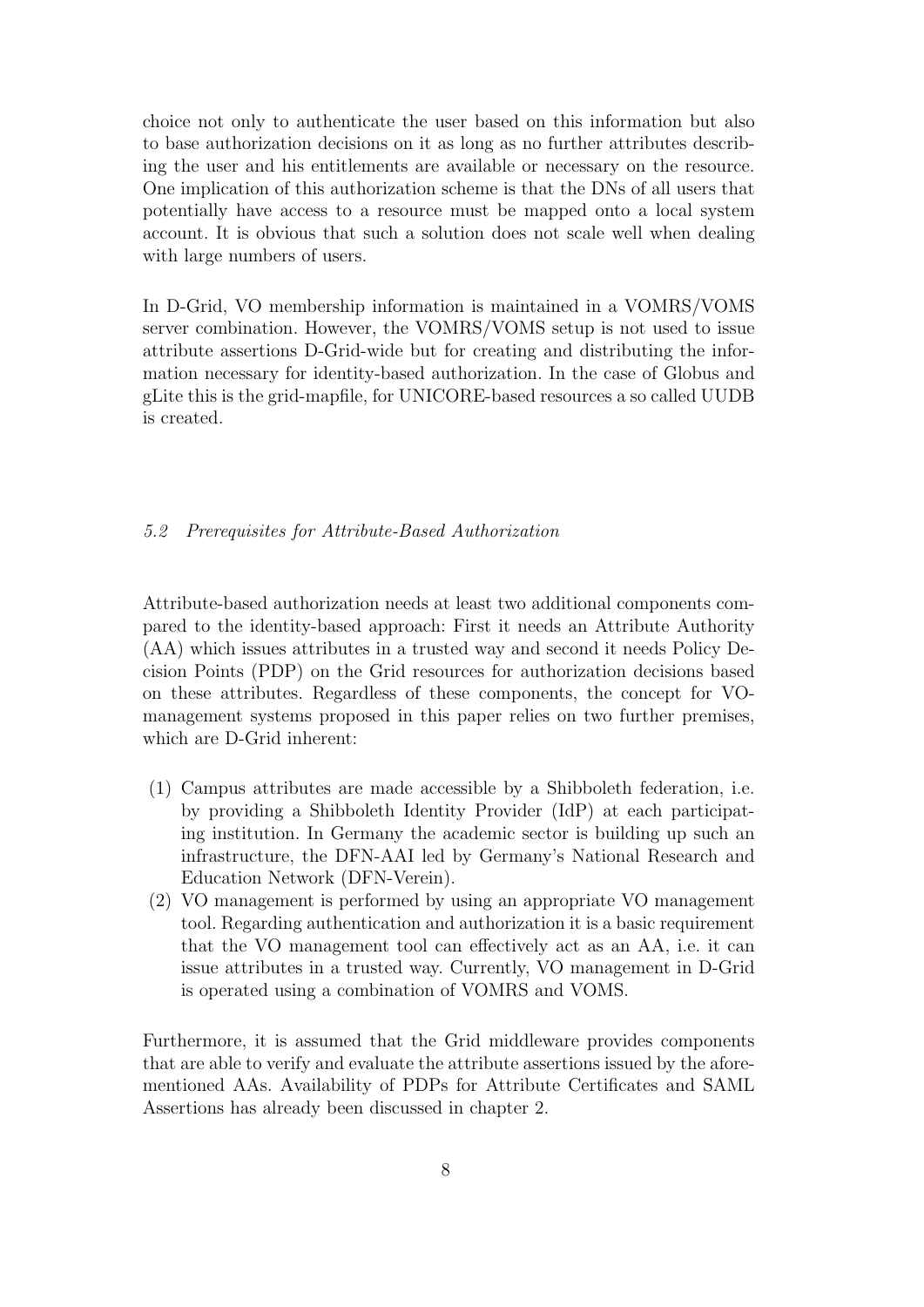

Fig. 2. Adding Support for VO- and Campus Attributes

5.3 Step 1: Adding VO Attributes to Authorization on D-Grid Resources

The first step towards attribute-based authorization depicted in the left half of figure 2 utilizes the existing VOMRS/VOMS combination already deployed in D-Grid to enable authorization on Grid resources based on VO attributes. It is necessary to deliver these VO attributes stored in VOMRS/VOMS databases to the Grid resources to allow authorization decisions on the resources based on these attributes. This is possible by embedding an Attribute Certificate or – when the SAML-enabled VOMS is available and deployed – SAML assertions into the proxy certificate used for job submission. The proxy certificate is derived from the long-lived certificate depicted in figure 2. As pointed out earlier, only VOMS is capable of issuing Attribute Certificates; VOMRS is just a front-end to VOMS. The use of VOMS in combination with VOMRS assures that step 1 is compatible to the current implementation of VO management in D-Grid and it ensures a smooth migration to attribute-based authorization without sacrificing current deployments.

The additional components – compared to the current deployment – and their availability status are:

VOMS. A VOMS server is already deployed within D-Grid. When the SAMLenabled VOMS becomes available we recommend upgrading to that version. gLite. No additional software is necessary as gLite supports attribute certificates containing Fully Qualified Attribute Names (FQAN) describing VO memberships, groups, roles and capabilities within that VO instead of generic attribute-value pairs out of the box. If FQANs will be considered not sufficient compared to generic attribute value pairs in the future, an attribute certificate PDP currently being developed by SWITCH (14)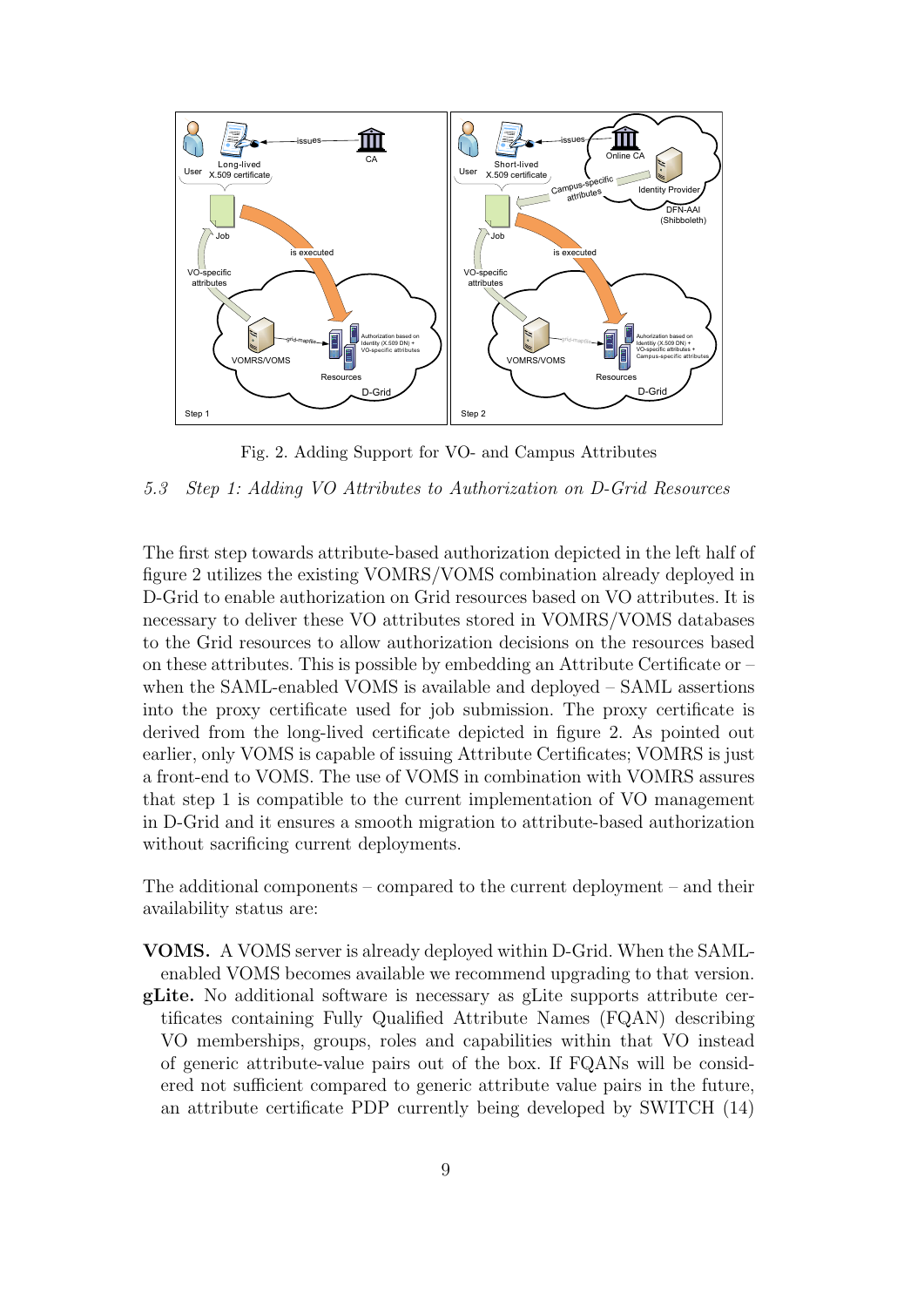that is able to consume attributes certificates containing generic attribute value pairs needs to be deployed until both VOMS and gLite (possibly using gJAF (17)) support SAML assertions. When available, we suggest to issue VO attributes as SAML assertions.

- Globus Toolkit. Depending on the use of the SAML-enabled VOMS, either the VOMS PDP or GridShib for Globus needs to be installed on all WSbased Globus components such as WS-GRAM, RFT or OGSA-DAI. It is advisable to use SAML assertions and thus GridShib for GT as soon as possible as the VOMS PDP is not actively in development in contrast to the very active GridShib project. The pre-WS components of GT4 do not provide any kind of attribute-based authorization and this is not expected to change short-term. Therefore we cannot provide support for attribute-based authorization on these components in D-Grid.
- UNICORE. Both an attribute certificate PDP and a SAML PDP for UNI-CORE 5 have been developed as part of the IVOM project. A SAML-PDP for UNICORE will soon be available for UNICORE 6.1. We recommend to use SAML-assertions instead of attribute certificates when both the SAMLenabled VOMS and UNICORE with SAML support are available.

# 5.4 Step 2: Adding Campus Attributes to Authorization on D-Grid Resources

As explained earlier in this document it is envisioned to use not only VO attributes for authorization but also Campus attributes. Although mechanisms for managing and issuing Campus attributes are available today (e.g., Shibboleth) and the transport of such attributes within proxy certificates is already state-of-the-art with existing software (e.g., the GridShib SAML tools which are part of GridShib), the full support for this requirement still depends on the support for SAML assertions on the Grid resources themselves. In the right half of figure 2 the additional features compared to step 1 are depicted. An Online CA issues short-lived X.509 certificates with embedded Campus attributes managed within the DFN-AAI. Authentication to the Online CA is implemented by using a Shibboleth Service Provider that is part of the DFN-AAI. The subsequent steps for job submission, including the addition of VO attributes from the VOMS into the proxy certificate, are identical to step 1. However, the Grid resources are presented two attribute assertions in the certificate associated to the job.

When assessing the support for Campus Attributes in the D-Grid middleware implementations we need to consider that these attributes will be SAMLencoded, as they are issued by Shibboleth IdPs. We thus need SAML PDPs on all Grid resources that need to base authorization decisions on these attributes. The availability of SAML PDPs for Grid middleware implementations used in D-Grid has already been discussed in step 1. For this step to be deployable,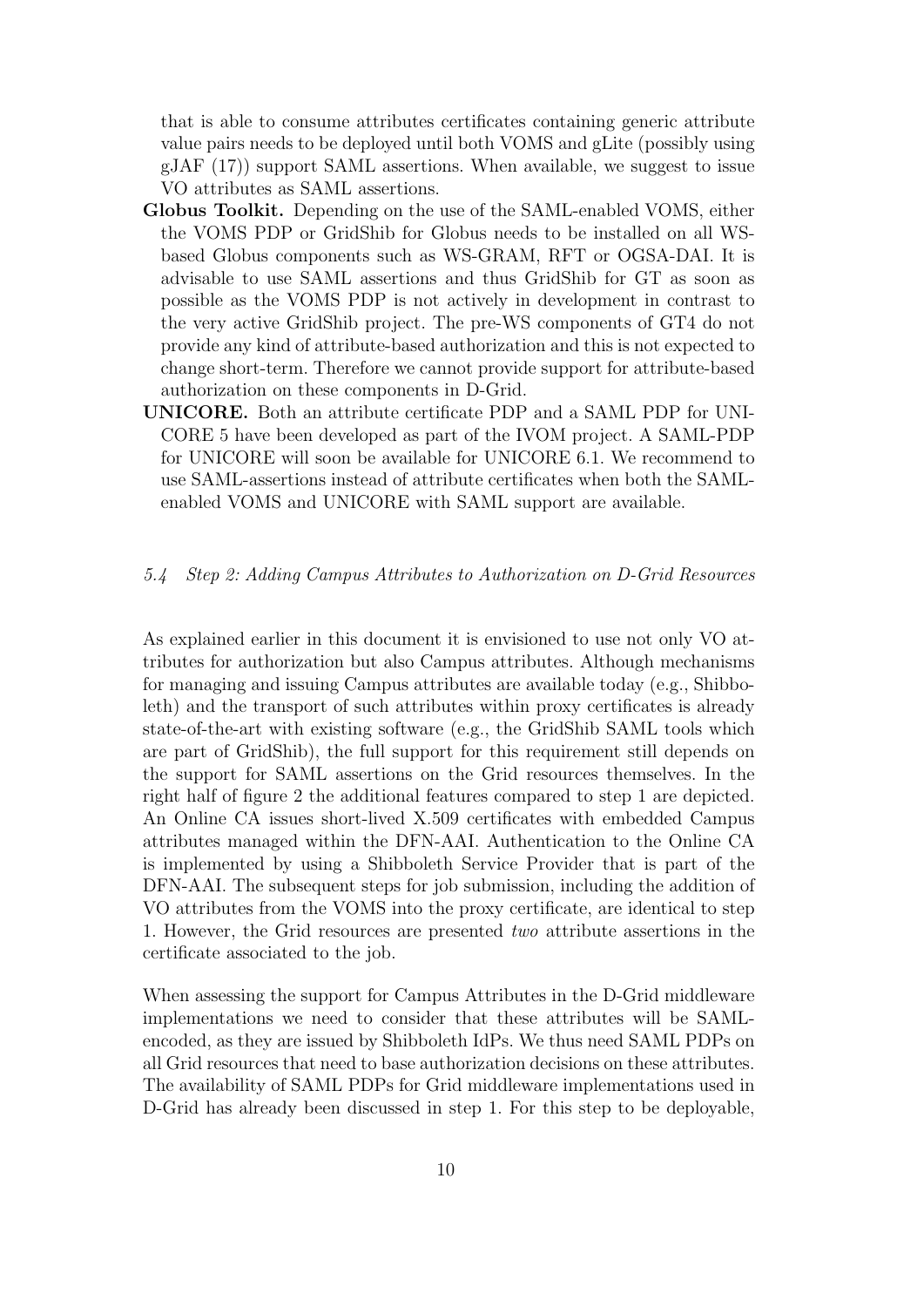the DFN-AAI is required to be in operation and all Grid users that have to be authorized based on Campus attributes are required to be registered on their home organization's Shibboleth Identity Provider within the DFN-AAI. Also, for users without long-lived certificates, within the Shibboleth federation an EUGridPMA accredited Online CA must be implemented and its CA certificate must be among the trusted CAs on the D-Grid resources. Currently, DFN is planing to implement and operate such an Online CA.

In the long term, a one-to-one mapping of Grid users to local accounts may not be possible any more, e.g. because the maximum number of local accounts for standard Linux systems has been reached. The solutions laid out in this paper also pave the way for different mapping schemes that are not based on gridmapfiles or their respective equivalents but solely upon attributes describing the user. This is denoted by greying out the grid-mapfile in the right half of fig. 2. As the user's X.509 distinguished name will still be present on all Grid resources, it will still be possible to relate any operation on a Grid resource to the identity of the submitter of the job.

#### 5.5 Assessment

The solution presented above is not only scalable for large numbers of users without supplying each with a personal long-lived X.509 certificate, it also solves the interoperability problem when using VOMS with the planned Online CA by DFN. Short lived certificates acquired from the Online CA by using the DFN-AAI for authentication can be used to derive proxy certificates in which attribute certificates or SAML assertions issued by VOMS can be embedded. From a technical perspective it does not matter whether a user issues a job with a proxy certificate derived from a long-lived user certificate issued by a Grid CA or a short lived certificate issued by an Online CA as both are standard X.509 certificates. It is thus not mandatory that every Grid user is in possession of a personal long-lived user certificate.

#### 6 Future Work

The main issue concerning SAML-encoded Campus attributes that needs to be solved in the future refers to attribute verification: All Grid resources containing a PDP based on the aforementioned attributes must be able to verify that the attributes (in either format but especially in the form of SAML assertions) describe the same subject that issued the Grid job, i.e. the user who is authenticated by the X.509 DN taken from the proxy credential. As the SAML assertion is not bound to that X.509 DN, means have to be found to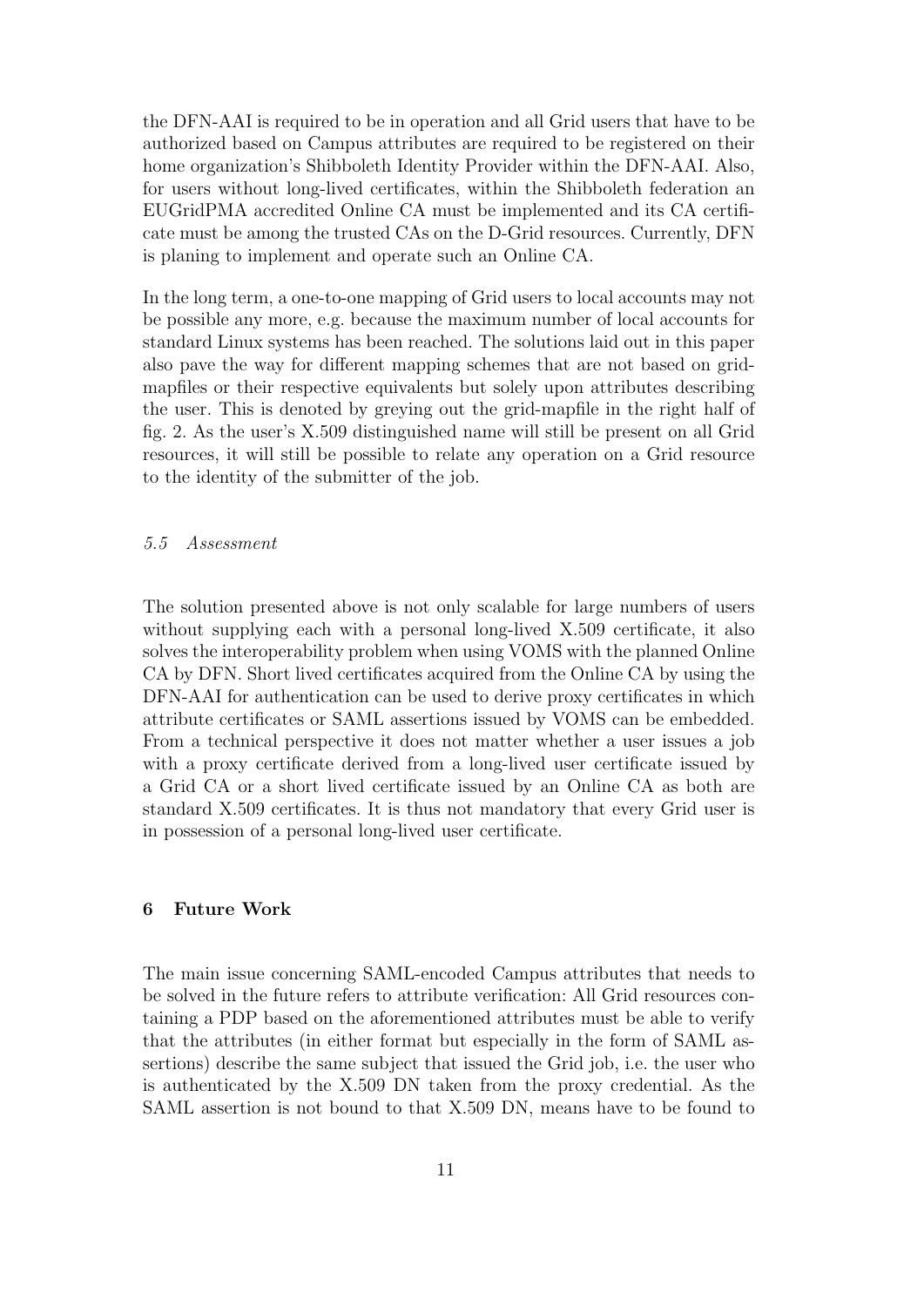create, maintain and provide such a binding, e.g. by adding the X.509 DN to the Campus Attributes or, vice versa, the Shibboleth identity to the VO attributes. This problem does not arise when short-lived certificates issued by the Online CA are used. As the Online CA binds the Campus Attributes directly to the issued certificate, the mapping between the user's X.509 identity and his Shibboleth identity is guaranteed by the Online CAs signature on the issued certificate.

Regarding the attribute schema, it would seem to be obvious to use the eduPerson schema (3), since this is the de-facto standard for expressing attributes in Shibboleth federations like DFN-AAI (16). An additional controlled vocabulary pertaining to Grid resources in particular is desired and should be developed in D-Grid, in close collaboration with all D-Grid communities and Resource Providers. It is obvious that encoding and transport standards from the OASIS family of Web Services standards, in particular SAML, is preferable when all components offer support for them.

# 7 Conclusions

In this document we have described both Campus- and VO attributes and ways for delivering them from their respective attribute authorities to Grid resources. In the IVOM project we discussed different solutions based on different software packages, especially regarding support by the three Grid middleware implementations used in D-Grid. Based on these findings, we developed a two-step roadmap starting from the currently deployed identity-based authorization mechanism.

Step 1 adds support for authorization decisions based on VO attributes whereas step 2 additionally adds support for Campus attributes. For both steps we have identified lacking software components, mainly SAML PDPs, and described the architectures of the proposed authorization schemes once these components become available. As VO attributes are considered more important for authorization in D-Grid, we propose a VOMS-based authorization scheme in step 1 that can be extended in the future when the identified software becomes available by extending the features added in the previous step.

However, support for attribute-based authorization on Grid resources is still limited by the respective software availability. Most components either offer no support at all, or support is only announced for the future, or it is in testing stage. This situation will, however, change in the near future, as many international Grid projects actively work on similar challenges.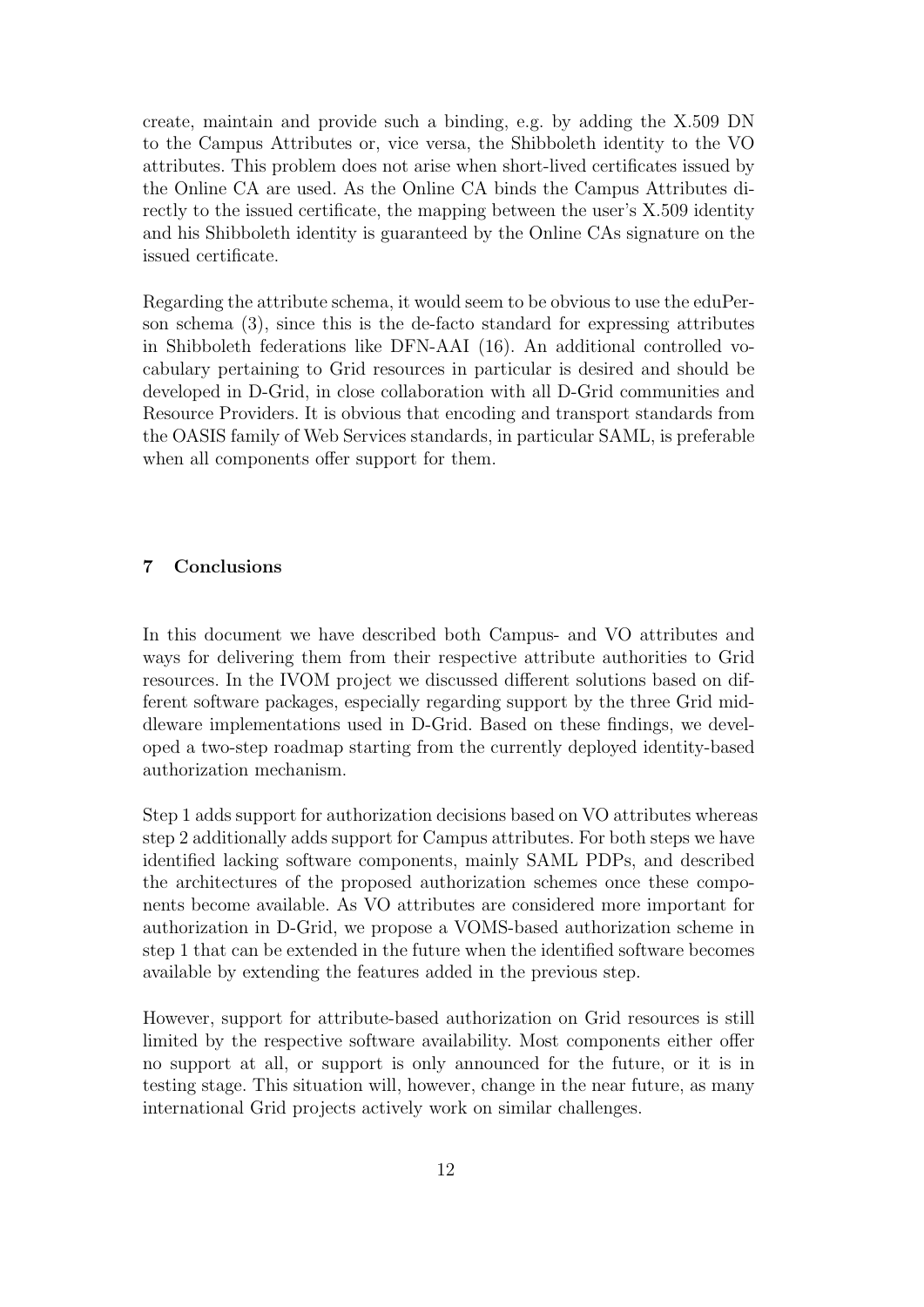# Acknowledgments

The authors would like to thank the developers of Shibboleth and GridShib, people from the Swiss science network, SWITCH, as well as all international reviewers of our IVOM work package reports for their helpful comments.

# References

- [1] I. Foster and C. Kesselman and S. Tuecke: The Anatomy of the Grid: Enabling Scalable Virtual Organizations, Lecture Notes in Computer Science, Volume 2150, 2001.
- [2] I. Foster, C. Kesselman. The Grid: Blueprint for a New Computing Infrastructure, Morgan-Kaufman, 1999
- [3] EDUCAUSE/Internet2: Object Class eduPerson. http://www. educause.edu/eduperson/, last visited 31 Aug 2007.
- [4] S. Farrell, R. Housley. An Internet Attribute Certificate Profile for Authorization. IETF Request for Comments 3281, April 2002.
- [5] GridShib Project, http://gridshib.globus.org/, last visited 15 Aug 2007.
- [6] PERMIS Project, http://sec.cs.kent.ac.uk/permis/index.shtml.
- [7] IVOM Work Package 1 Report: Evaluation of International Shibboleth-Based VO Management Projects, Version 1.2. June 2007. http://dgi.d-grid.de/fileadmin/user\_upload/documents/ DGI-FG1-IVOM/AP1-Report-v1.2.pdf
- [8] IVOM Work Package 2 Report: VO-Management Requirements from a Community Perspective, Version 1.0. August 2007 http://www.d-grid.de/fileadmin/user\_upload/documents/ DGI-FG1-IVOM/requirements-v1.0.pdf
- [9] MAMS Project Overview Website, http://www.melcoe.mq.edu.au/ projects/MAMS/, last visited 10 Aug 2007.
- [10] myVocs http://myvocs.org/, last visited 10 Aug 2007.
- [11] OASIS Security Services (SAML) TC, http://www.oasis-open.org/ committees/security/, last visited 10 Aug 2007.
- [12] VOM Registration Service, http://computing.fnal.gov/docs/ products/vomrs/vomrs1\_3/wwhelp/wwhimpl/js/html/wwhelp.htm, last visited 10 Aug 2007.
- [13] VOMS, http://vdt.cs.wisc.edu/components/voms.html, last visited 10 Aug 2007
- [14] P.Flury, V.Tschopp, T.Lenggenhager, C.Witzig. Shibboleth Interoperability with Attribute Retrieval Through VOMS. April 2007. https://edms.cern.ch/file/807849/2/EGEE-II-MJRA1. 5-807849-v0.95.doc, last visited 29 Nov 2007.